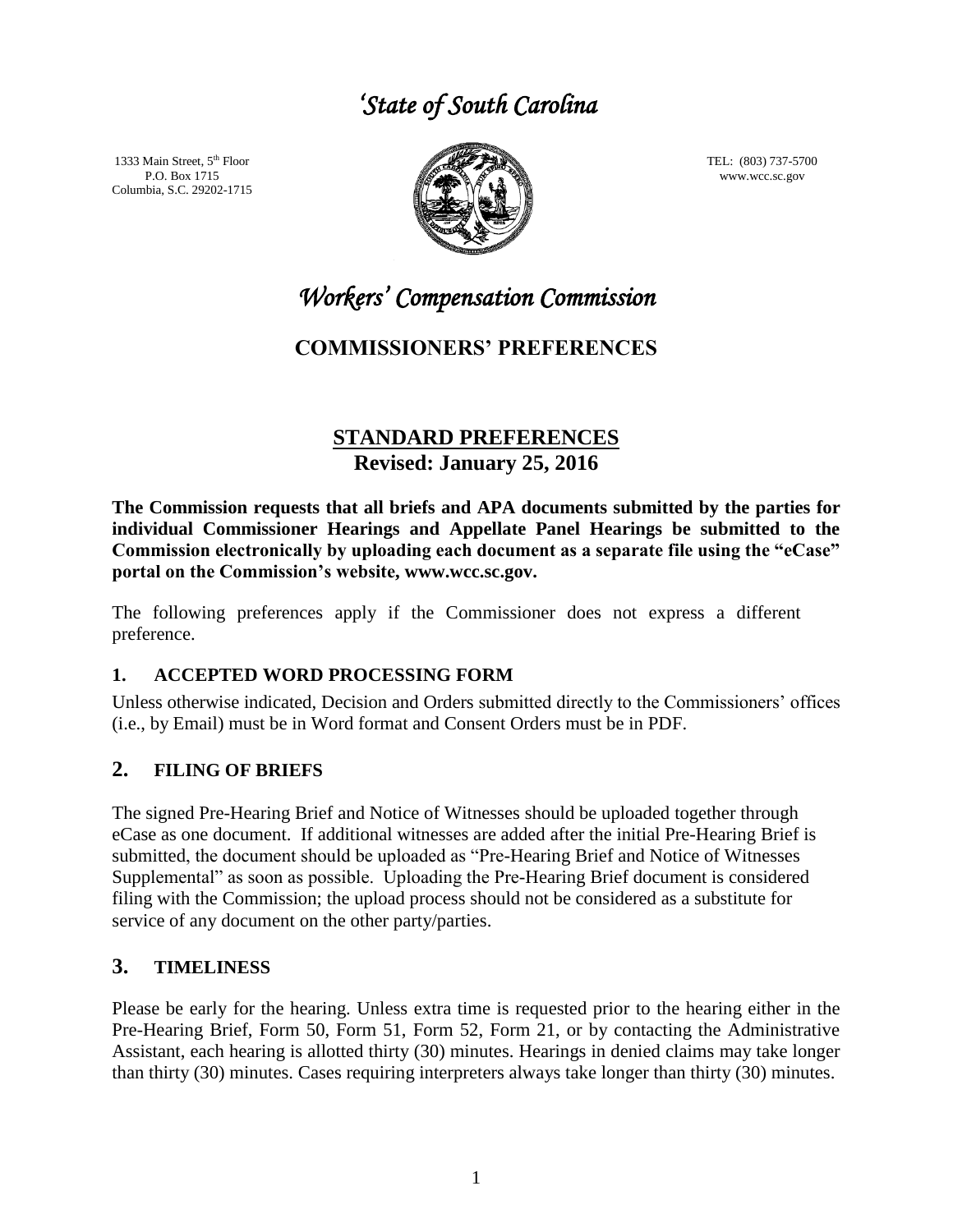### **4. SETTLEMENT**

If a settlement has been reached in a case set for a hearing, the moving party is responsible for notifying the Commissioner's Administrative Assistant of the settlement in a timely manner. Failure to do so can result in a fine for failure to appear at a hearing.

#### **5. DATES**

If you are asking for temporary total benefits, temporary partial benefits, or if the Claimant has reached maximum medical improvement, please have the appropriate dates readily available, during the pre-hearing conference.

#### **6. ATTACHMENTS** (Including Exhibits)

APA submissions and Exhibits should be presented to the Commissioner at the hearing. APA submissions should have the index on top. APAs must be paginated. Medical records submitted should be organized in chronological order, with the **oldest** records on top and tabbed by provider. Provide opposing counsel a copy of the APA submissions and Exhibits identical to that which you submit to the Commissioner. Please do not submit duplicate records as a part of the APA submission or Exhibits. The non-moving party should remove duplicates from the APA submissions in response to APAs submitted by the moving party. The Commission requests all APA submissions be uploaded to the Commission within 48 hours of the date of the hearing. The index shall be the first page(s). Exhibits and original depositions stipulated in the record shall be provided to the Commissioner so that these documents can be given to their Administrative Assistant to be scanned into record. The upload process should not be considered as a substitute for service of any document on the other party/parties.

#### **7. CREDIBILITY**

Do not make any comments in the proposed order concerning **CREDIBILITY or CREDIBLE EVIDENCE,** unless instructed to do so in the hearing notes or request for a proposed order.

#### **8. PROPOSED ORDERS**

Please prepare proposed orders promptly, within the timeframe as listed on the hearing notes or per the Commissioners' preference. Paginate all orders and provide them via email to the Commissioners' Administrative Assistant. See Standard Preference #1 above, or the Commissioners' specific preference below.

#### **9. WITHDRAWALS OF REQUESTS**

Unless absolutely necessary, if you are going to withdraw your Form 50 or Form 21, do not wait until the day of the hearing or immediately before the hearing to do so. If you withdraw your hearing request and another hearing request is in the file, the Commissioner reserves the right to hold a hearing on another hearing request.